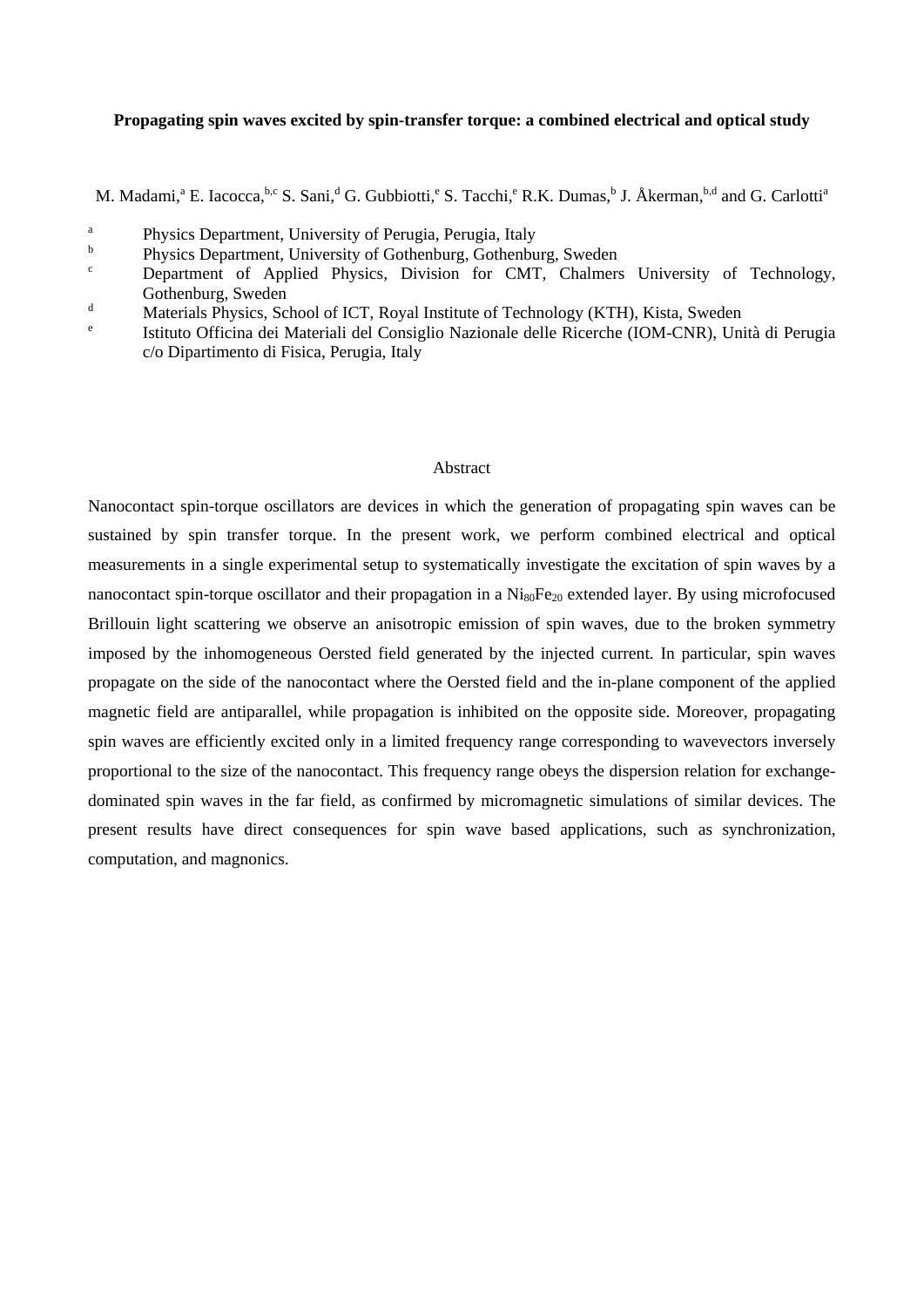# **I. Introduction**

Nanocontact (NC) based spin-torque oscillators (STOs) [1] have been extensively studied in recent years due to their potential applications in a variety of fields including, spintronics, magnonics, [2] and data storage [3]. NC-STOs typically consist of an extended pseudo-spin-valve where two magnetic layers are separated by a nonmagnetic spacer. One of the magnetic layers is a hard magnet that acts as spin polarizer and a reference layer, and it is referred to as the "fixed" layer. The second, "free" magnetic layer is softer and thinner, making it susceptible to spin-transfer torque (STT) induced dynamics [4, 5]. Depending on the material used for the free layer, unique magnetodynamical modes can be generated in NC-STOs. On the one hand, by using Co/Ni multilayers exhibiting perpendicular magnetic anisotropy, NC-STOs have been shown to support steady magnetization dynamics at low external fields [6] and even the excitation of localized modes known as magnetic dissipative droplets [7, 8, 9, 10]. On the other hand, using soft magnets such as NiFe, the existence of propagating [11, 12], localized [12, 13, 14, 15], and vortex [16, 17] modes has been demonstrated, depending on both the strength and the direction of the external magnetic field.

The propagating mode was first predicted theoretically by Slonczewski [18] for a perpendicularly magnetized NC-STO, *i.e.* by applying an external magnetic field perpendicular to the device normal strong enough to saturate the free layer. This mode has been shown to consist of exchange-dominated spin waves (SWs) propagating radially away from the NC region at frequencies above the ferromagnetic resonance (FMR) frequency and with a wavenumber inversely proportional to the NC diameter. The propagating nature of this mode lends itself to coupling NC-STOs to achieve better spectral features by synchronization [19, 20, 21, 22, 23], to perform computation [24, 25], or to propagate information in magnonic devices [26, 27].

The existence of the propagating mode was demonstrated only recently, by employing either electrical measurements [28], to study SW-mediated synchronization, or microfocused Brillouin light scattering (*μ*-BLS) [11] to directly detect the emitted SWs. Although these experiments provided unambiguous proof of the propagating character of this mode, micromagnetic simulations including the Oersted field generated by the bias current [13, 29] predicted that the propagation is generally anisotropic, especially if the applied field is tilted away from the device normal. This has tremendous consequences for the design and application of devices utilizing STT-driven SWs. However, to the best of our knowledge, no *direct* experimental evidence of such asymmetric propagation has been provided to date for out-of-plane magnetized NC-STOs. Evidence of asymmetric emission has been experimentally demonstrated only for in-plane magnetized NC-STOs by the works of Demidov at al. [15, 30]

In the present work, we combine electrical characterization and *μ*-BLS in a single experimental setup to systematically investigate both the electrical properties of the STT-induced dynamics and the characteristics of the propagating SWs excited in an out-of-plane magnetized NC-STO. Evidence is provided for anisotropic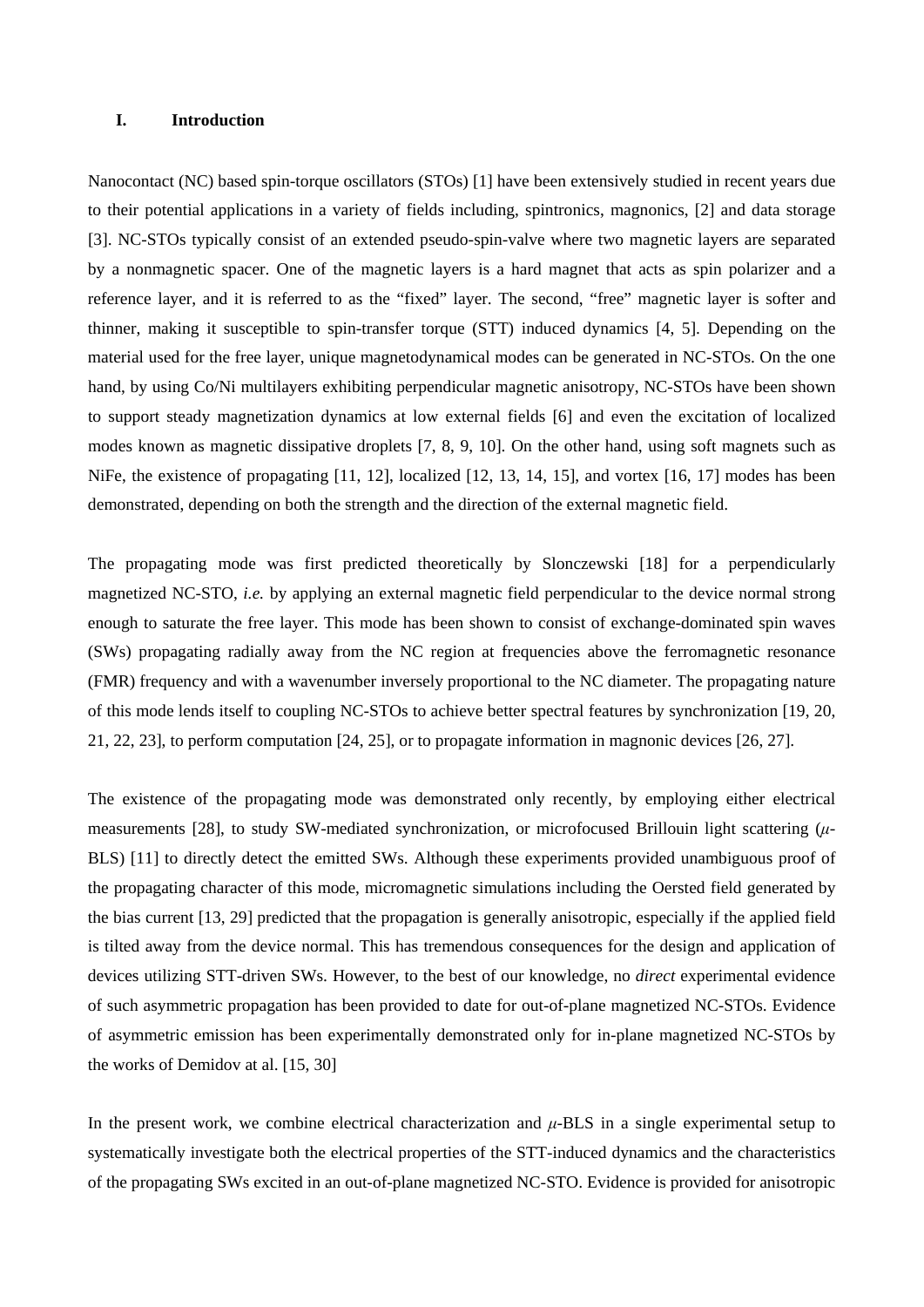SW propagation in these devices, as reproduced by micromagnetic simulations. More importantly, the STTgenerated SWs are found to propagate within a wavevector range dictated by both the SW dispersion in the far-field and the diameter of the NC. In fact, micromagnetic simulations reveal that nonlinear dynamics are strongly damped close to the NC (near-field region), while only wavevectors obeying the SW dispersion relation are able to propagate in the far-field region, i.e. at distances longer than the NC dimensions. These results are relevant for the development of SW-based devices, including the synchronization of NC-STO arrays, computation, and magnonics.

#### **II. Experimental Details**

Samples were fabricated on a  $SiO<sub>2</sub>$  (1 µm) covered silicon wafer through the following processing steps: a pseudo-spin-valve stack of Pd  $(8 \text{ nm})$  / Cu  $(15 \text{ nm})$  / Co  $(8 \text{ nm})$  / Cu  $(8 \text{ nm})$  / Ni<sub>80</sub>Fe<sub>20</sub>  $(4.5 \text{ nm})$  / Cu  $(3 \text{ nm})$  / Pd (3 nm) was deposited by magnetron sputtering then, making use of photolithography, rectangular  $8\times16$  $\mu$ m<sup>2</sup> mesas were defined. A 30 nm thick SiO<sub>2</sub> layer was deposited on top of the mesas to realize electric insulation of the devices.  $2\times4$ - $\mu$ m<sup>2</sup> ground electrodes and circular NCs with 100-nm diameter were then defined in this insulation layer above each mesa. Finally, contact pads with ground–signal–ground (GSG) geometry, as depicted in Fig. 1(c), were fabricated with sputter deposition of 1  $\mu$ m Cu / 20 nm Au in a photolithography prepared lift-off pattern. The final device allows for *μ*-BLS optical access on one side of the NC only, as shown in Fig.1(c).

Measurements in the frequency domain were performed using a broadband spectrum analyzer (SA). A DC was injected into the NC while the device impedance was continuously monitored in order to avoid damage due to Joule heating. The direction of the injected DC is negative (*i.e.* electrons drift from the free to the fixed layer) as required to obtain an STT-induced enhancement of the magnetization dynamics in the free layer [11]. Notably, this approach is only sensitive to the magnetodynamics generated very near the NC, along the path of the DC current.

*μ*-BLS measurements were performed applying an external magnetic field *H* at an angle of about 15° from the sample normal, by means of a customized projected field electromagnet. As has already been demonstrated in a previous paper [11], the out-of-plane magnetized NC geometry favors the emission of propagating SWs in the extended portion of the NiFe free layer. At the same time, the slight tilt of the external field allows us to define the direction of the in-plane component of the field,  $H_{IP}$ , as shown in Fig.1. This choice is crucial in defining the direction of the propagating SWs, as we will demonstrate below. The emitted SWs were experimentally detected at room temperature by means of a *μ*-BLS setup described in detail elsewhere [31]. We measured the Stokes side of each spectrum only, in order to halve the total acquisition time. This approach is justified by the symmetry of the Stokes and anti-Stokes sides of the spectrum in a measurement performed at normal incidence in a thin magnetic film [33].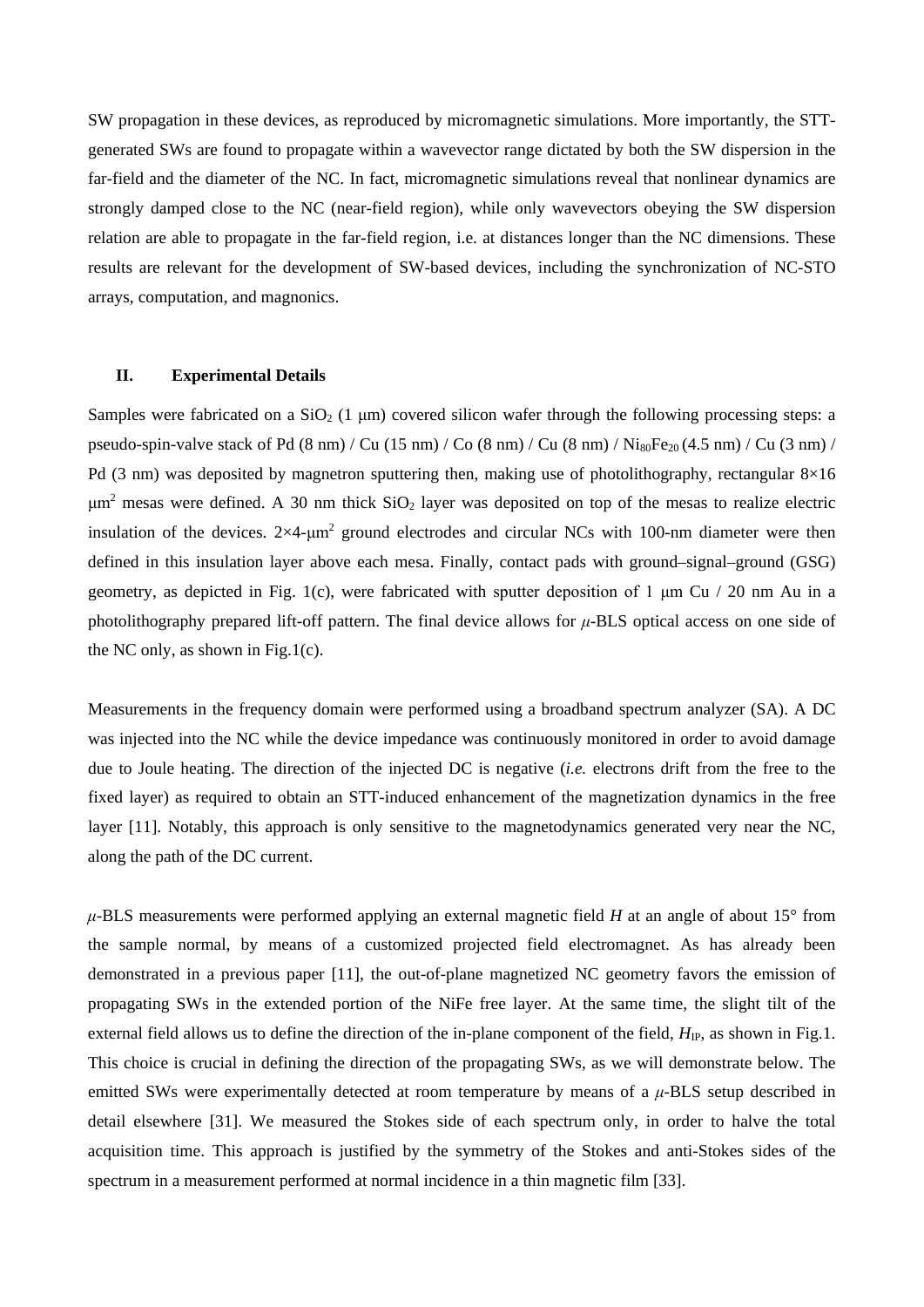To summarize, our setup allows us to electrically investigate the generated dynamics of the NC-STO while simultaneously characterizing the emitted SWs by *μ*-BLS.

### **III. Micromagnetic simulations**

Micromagnetic simulations were performed using the graphic processing unit (GPU) accelerated software Mumax3 [34]. The extended free layer was modeled by a disk with a diameter of 2.2 *μ*m and absorbing boundary conditions (ABC) to prevent spurious generation and reflection of SWs. The ABCs were implemented by linearly increasing the Gilbert damping coefficient over 200 nm towards the disk edge, so that the active area of the model was a 1.8 *μ*m diameter disk. We considered the device nominal free layer thickness to be 4.5 nm and the magnetic parameters as follows: saturation magnetization  $\mu_o M_s = 0.69$  T, Gilbert damping  $\alpha = 0.01$ , exchange stiffness  $A = 11$  pJ/m, and no magnetocrystalline anisotropy. These parameters define the cell discretization to  $4.3 \times 4.3 \times 4.5$  nm, below the exchange length  $\lambda_{ex} \approx 6$  nm, resulting in a  $512 \times 512$  mesh. STT was considered only in a cylindrical region defined by the NC of diameter  $d = 100$  nm positioned in the geometrical center of the disk. We assumed a polarization consistent with a Co layer,  $P = 0.3$ , and a symmetric torque  $\lambda = 1$ , as has previously been shown to model similar devices with high accuracy [13, 14]. The direction of the fixed layer was calculated numerically by solving the magnetostatic boundary conditions for a Co thin film with saturation magnetization  $\mu_o M_P = 1.5$  T. Both the external applied field and the current-generated Oersted field were included in the simulations. Unless specified, the simulations were performed with a fixed time step of 10 fs and at room temperature.

The spectral characteristics of the generated dynamics can be estimated from 10 ns long simulations sampled at 10 ps, returning a frequency resolution of  $\approx$  97 MHz. Field-dependent simulations indicate that high field magnitudes are required to excite well-defined SWs. This can be understood from the fact that demagnetizing fields arise at the boundaries of the simulated disk, favoring a vortex ground state. Applied fields of magnitude  $\mu_o H > 650$  mT are numerically found to preclude the formation of a vortex and to allow the excitation of STT-induced propagating SWs.

### **IV. Results and discussion**

#### - *Anisotropic spin-wave emission and decay length*

The first step of our experiment was to investigate the effect of varying the direction of the in-plane component of the external magnetic field (*H*<sub>IP</sub>) on the spatial distribution of SWs emitted below the NC area. To perform such an experiment the external field intensity was set to  $\mu_0H = +700$  mT and the field direction was tilted so that its in-plane component was antiparallel to the Oersted field on the side of the NC which is accessible to  $\mu$ -BLS, as shown in Fig.1(a). By injecting a DC of  $I = 30$  mA into the NC, we were able to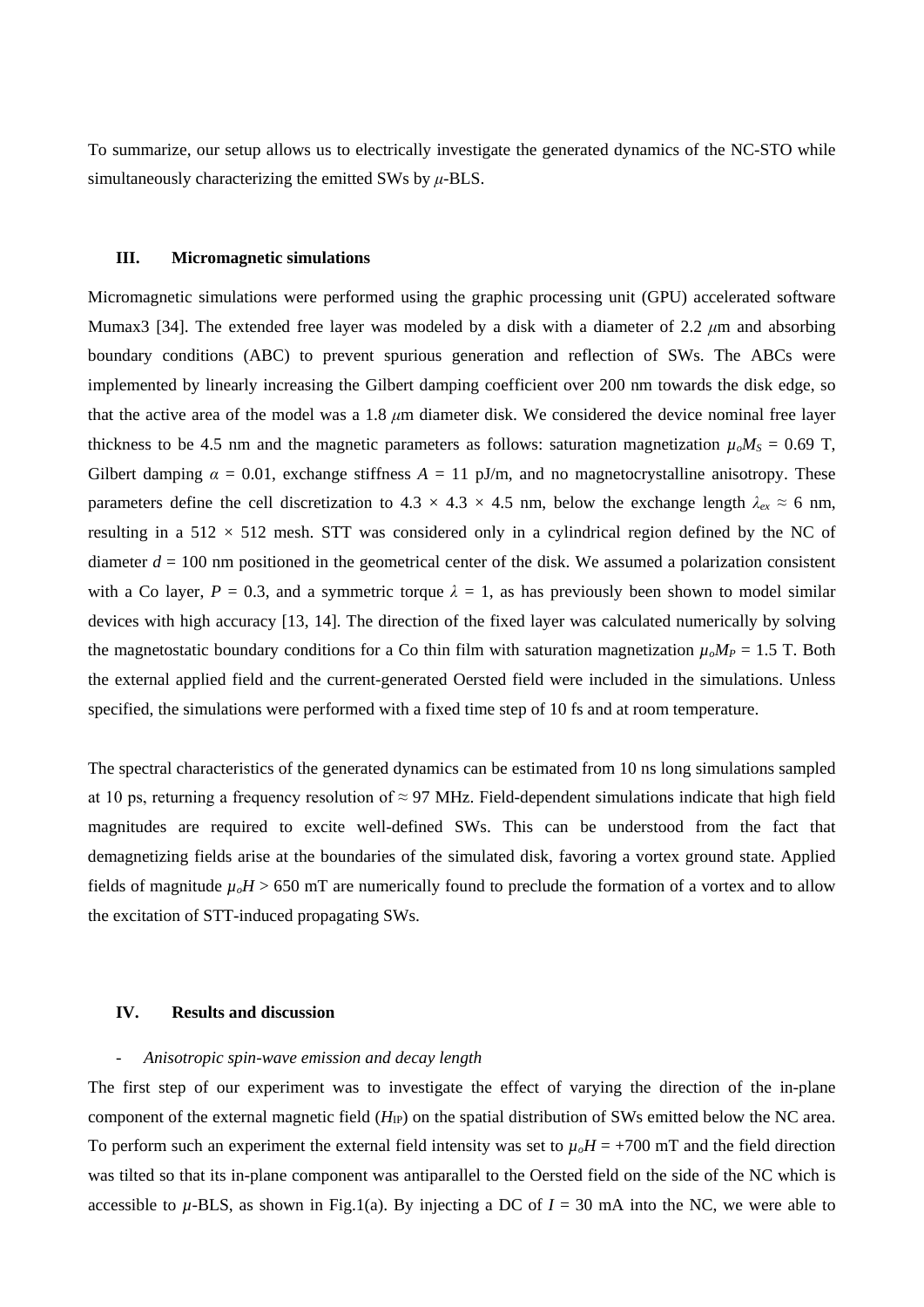obtain steady-state oscillations at a frequency of 15.5 GHz and with an intensity of about +9 dB over noise, as measured by the SA. In order to map the intensity of the emitted SWs, we then performed a twodimensional  $\mu$ -BLS scan over an area of about  $2 \times 1 \mu m^2$  on the optically accessible NC side and at a distance of about 1  $\mu$ m from the NC itself. The measured two dimensional map, shown in Fig. 1(a), was obtained by integrating the measured SW intensity in a frequency range of 0.5 GHz around the central value of 15.5 GHz. This *μ*-BLS map clearly shows emission from the NC area, confined in a relatively narrow beam which propagates in the direction perpendicular to both the direction of the Oersted field and *H*IP. If the external field polarity is reversed ( $\mu_oH = -700$  mT), the Oersted field and  $H_{\rm IP}$  become parallel on the optically accessible NC side, [35] but no SWs are detected in this case, as shown by the *μ*-BLS map in Fig. 1b. [1](#page-4-0) This clearly demonstrates anisotropic spin-wave emission, confirming previous numerical predictions indicating that the largest SW intensity is emitted on the side of the NC where the Oersted and the *H*<sub>IP</sub> fields are antiparallel [13, 29]. As the second step of this investigation, we measured the decay of the emitted SW intensity (*i*) as a function of the distance from the NC position  $(X-X<sub>0</sub>)$ , by scanning the laser probe along the X-direction. The results of these measurements are shown in Fig. 2 (black dots) together with the result of a best fit analysis obtained using the following analytical expression:

$$
i(X) = i_0 + \frac{A}{X - X_0} \cdot e^{-\frac{X - X_0}{l}}
$$
 (1)

where  $i_0$  is the baseline,  $X_0$  is the NC position (fixed at  $X_0 = 0$ ), and *l* is the decay length of SW intensity; *A* and *l* are the free parameters in the fit routine, which returns a value of  $l = 500 \pm 50$  nm. This is in very good agreement with the expected value obtained from the expression  $l = v_g/2a\omega = 500$  nm, where  $v_g = 1.0 \text{ }\mu\text{m/ns}$ is the SW group velocity extracted from the simulated dispersion curve of the free layer (see Fig. 5),  $\alpha = 0.01$ is the conventional value of damping in NiFe, and  $\omega = 2\pi f$  is the SW angular frequency ( $f = 15.5$  GHz).

# - *Dependence of the spin-wave emission on the injected current and applied field intensity*

Next, we turn our attention to the characteristics of the emitted SWs by simultaneously measuring the spectra obtained electrically and optically when varying either the intensity of the external magnetic field *H* or the direct current *I*. The results reported in Fig. 3 were obtained by injecting a constant current  $I = 30$  mA and applying an external magnetic field of variable intensity (in the range  $H = 550-800$  mT) with its in-plane component  $(H_{\text{IP}})$  directed as in Fig. 1(a), to favor the emission of SWs on the optically accessible side of the device. The first two panels show the *µ*-BLS spectra of SW intensity measured at a fixed position of about 1.0 µm away from the NC, Fig. 3(a), and the sequence of spectra acquired with the SA, Fig. 3(b) as a function of *H*. The same data are reported in Fig. 3c and Fig. 3d on color-scale bidimensional plots. The data

<span id="page-4-0"></span><sup>&</sup>lt;sup>1</sup> The frequency of the steady-state oscillations as measured by the SA only changed by a small amount (from 15.5 to 15.3 GHz) when the applied field was reversed, while its intensity increased to +10 dB over noise.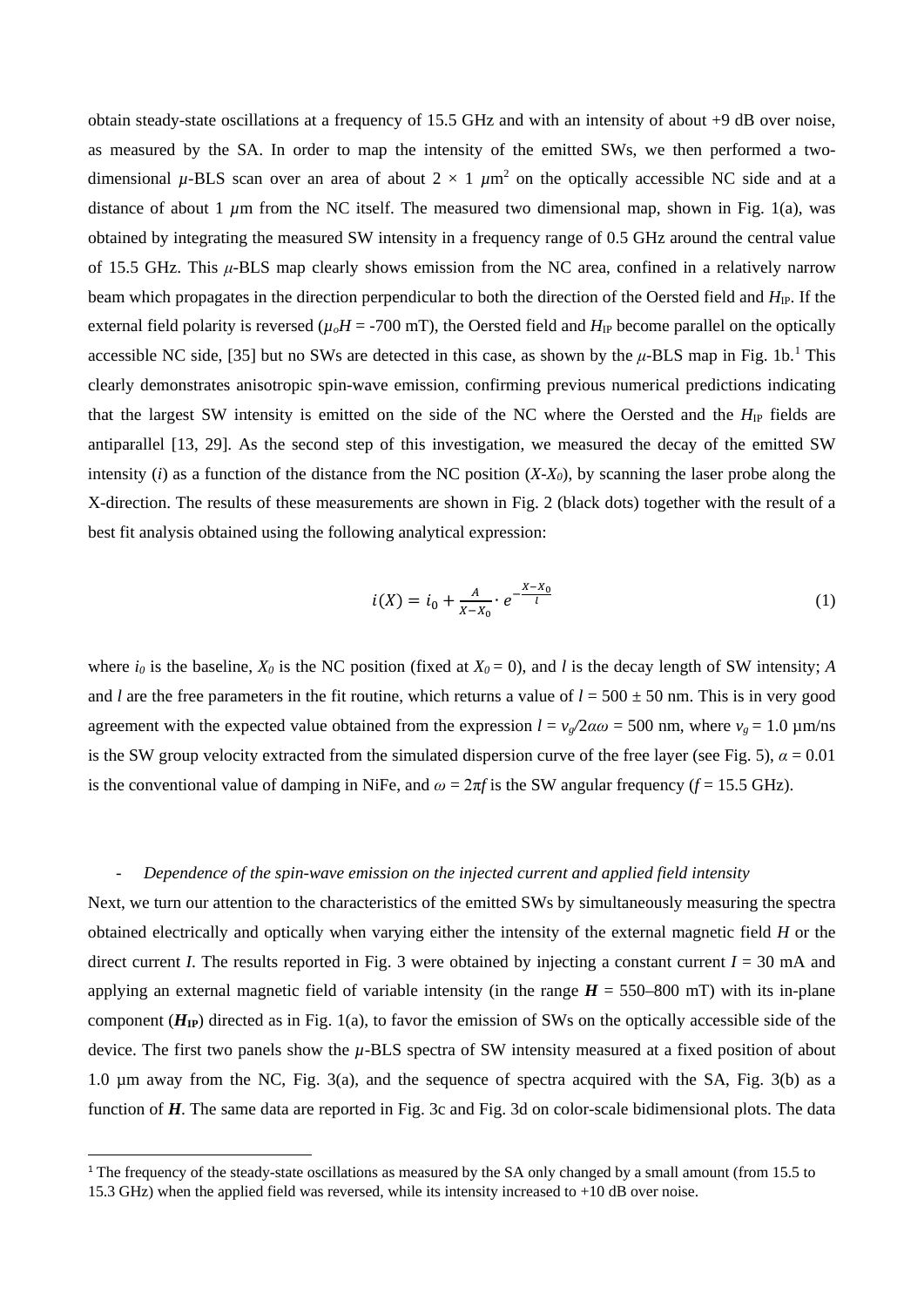obtained from *µ*-BLS features two well-defined peaks. The lowest frequency peak, which is not observed on the SA spectra, Fig. 3(d), exhibits a constant intensity and can be measured even for  $I = 0$ , *c.f.* red spectrum in Fig. 4(a). It corresponds to the thermally activated FMR mode of the NiFe layer, consistent with Kittel's equation as a function of *H*. The highest frequency peak of Fig. 3(c) is instead observed in the SA spectra at the same frequency for all the measured fields and corresponds to the SWs emitted by the STT-driven precession of the magnetization under the NC. The blue-shift of this peak with respect to the FMR frequency is a signature of the propagating character of the SWs emitted away from the NC which is further confirmed by the fact that its signal is measurable up to about 2.2  $\mu$ m away from the NC itself, as was shown in Fig. 2. The positive field tunability of this mode is estimated to be 24 MHz/mT. A comparison of the above experimental results with those obtained from micromagnetic simulations, Fig. 3(e), accounts for a very good quantitative agreement over the entire range of fields we investigated. Careful inspection of the measured spectra reveals the presence of a mode transition for a field value of  $H = 675$  mT, denoted by two resonant frequencies in both the *µ*-BLS and SA spectra. Corresponding to this mode transition, the SA spectrum is strongly modified, exhibiting a shaper and stronger peak. The occurrence of such mode transitions is very common in this kind of NC-STO devices [28] and reflects the complicated nonlinear dynamics that can also be affected by unique and local features of the real NC. As a matter of fact, nominally identical devices present one or more mode transitions at different field/current values, or even no transitions at all.

A direct comparison of the measured peaks corresponding to the FMR and STT modes in the *µ*-BLS spectra, Fig. 3(a), suggests that the two modes have comparable intensities. This result may seem surprising at first, since a much larger intensity should be expected for STT-driven SWs than for thermally excited SWs. The reason for this apparent inconsistency lies in the wavevector content of the two modes and how it is efficiently collected by the optics of our experimental setup. By combining the effect of the finite collection angle ( $\theta$  = 48.6°, NA = sin( $\theta$ ) = 0.75) of our microscope objective with the effect of the uncertainty in the inplane component of the wavevector of the scattered photons, resulting from the limited spatial extent of the laser spot on the sample ( $\approx 300$  nm), it is possible to demonstrate that the efficiency of our apparatus in detecting SWs with small wavelengths decreases very rapidly as the wavelength is reduced below 300 nm [11]. Since the diameter of the NC under investigation is only 100 nm, we expect the wavelength of propagating SWs to be smaller than 200 nm [18], which means we can detect them with relatively low efficiency in our apparatus.

Figure 4 shows the results of a second set of simultaneous *µ*-BLS and SA characterizations obtained by setting the external field intensity to a fixed value of  $H = 680$  mT and varying the intensity of the injected DC (*I*) over the range between 23.0 and 38.0 mA. The first *µ*-BLS spectrum (red line) in Fig. 4(a) was measured at  $I = 0$  mA, showing the thermal FMR mode. In the following sequence of  $\mu$ -BLS spectra, Fig. 4(a), the FMR signal was no longer acquired, in order to reduce the acquisition time and because its frequency does not vary with current, so the only visible peak in the spectra is the one corresponding to the STT-driven SW excitation. Fig. 4(b) shows the corresponding sequence of SA spectra, while Fig. 4(c) and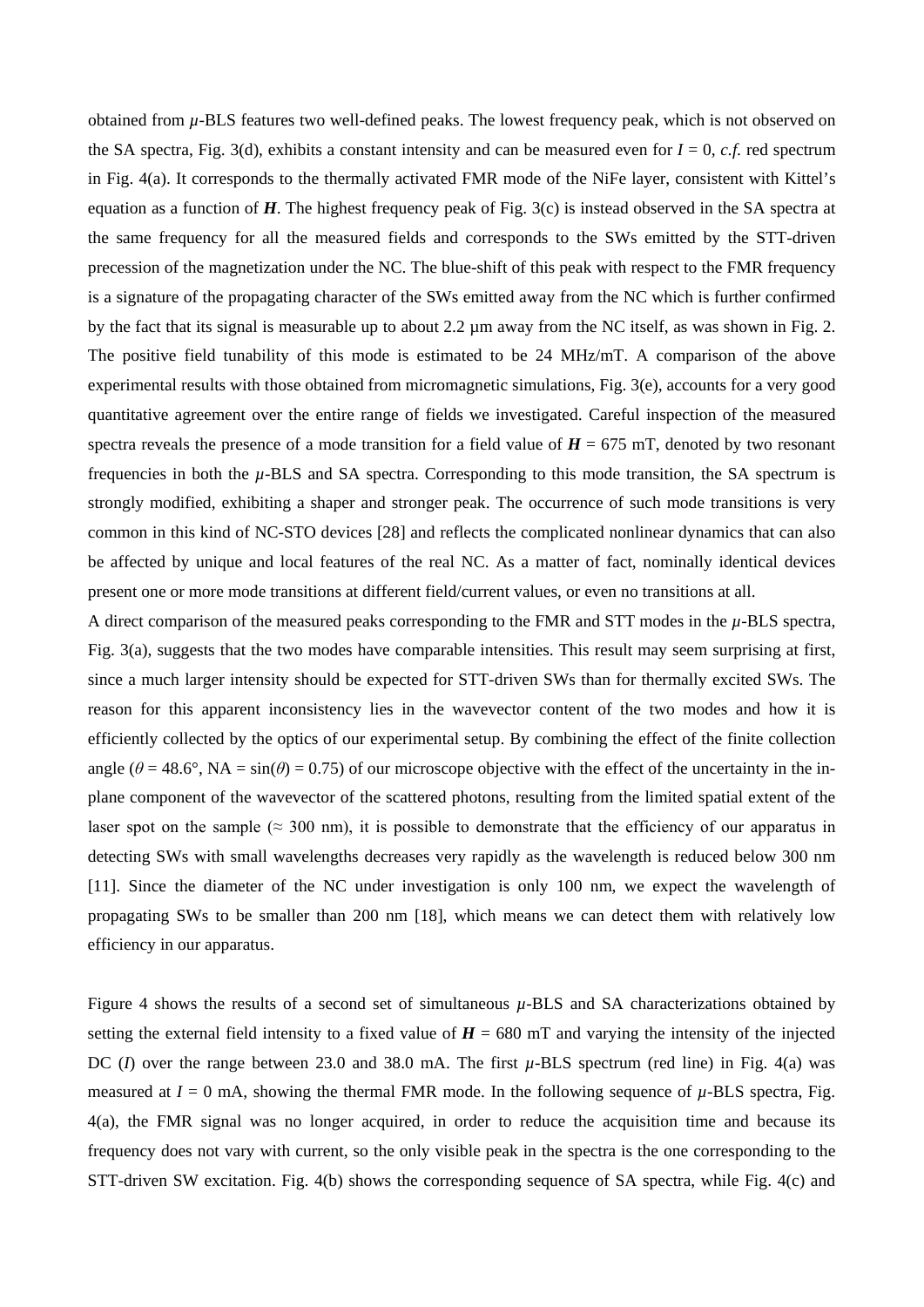Fig. 4(d) report the same  $\mu$ -BLS and SA measurements in bidimensional color scale plots. Similarly as in the case of the field characterization (Fig. 3), we observed a blue-shift of the STT-driven SW frequencies with respect to the FMR, as well as a positive current tunability that we estimate to be 250 MHz/mA. On increasing *I*, a mode transition is observed for the value of  $I = 29.0$  mA; this is characterized by a relatively large frequency jump of about 2 GHz, clearly visible in the SA sequence of spectra, and accompanied by a dramatic reduction in linewidth and an increase in maximum intensity. It is interesting to note how the signal coming from propagating SWs, as measured by *µ*-BLS, is easily detectable only over a finite range of currents,  $I = 29.0 - 35.0$  mA, after the mode transition. Before the mode transition ( $I < 29.0$  mA) the SW signal is hardly detectable, probably because of the very low STT efficiency, as is confirmed by the electric measurements. More interesting is the existence of an upper bound  $(I = 35.0 \text{ mA})$  above which the intensity of the emitted SWs rapidly decreases. This is discussed in greater detail in the following.

The existence of a well-defined DC range (and a corresponding frequency range), in which propagating SWs are experimentally detected, is a reproducible feature that we observed in several NC-STO devices with slightly different NC diameters, in the range 80-120 nm, obtaining results which are in good qualitative agreement with those presented in this paper. In order to shed more light on this effect we calculated the dispersion curve for SWs in the out-of-plane magnetized NiFe layer  $(H = 680$  mT). The resulting frequency vs. 1/λ plot is shown in Fig. 5(b), where it is compared with the frequency vs. *I* plot of Fig. 5(a). We can see good quantitative agreement between the frequency of the FMR mode, as measured by *µ*-BLS, and the simulated frequency at  $1/\lambda = 0$  (k =  $2\pi/\lambda = 0$ ). From a direct comparison between the two panels in Fig. 5, it is clear that the finite frequency range detected experimentally, corresponds to a finite wavelength range of  $\lambda$  $= 115$ –150 nm. This is the central result of the present work as it suggests that propagating SWs emitted by an out-of-plane magnetized NC-STO have a limited range of accessible wavelengths, which is ultimately associated with the NC diameter and the exchange-dominated dispersion relation of SWs. In other words, a NC-STO cannot efficiently excite exchange-dominated SWs with a wavelength much shorter (or longer) than its own NC diameter. This has tremendous implications for the synchronization of NC-STOs, since the wavelength unambiguously determines the phase difference between the devices and ultimately the phaselocking condition.

The above observations can be further tested using micromagnetic simulations. Due to the finite size of the simulated disk, much stronger fields are required to obtain a coherent SW emission. Consequently, we set a field of magnitude  $H = 800$  mT tilted 15° from the plane normal in the following simulations. To characterize the allowed propagating SWs, we performed simulations at  $T = 0$  K and determined their wavelength as a function of distance via smoothed pseudo-Wigner-Ville (SPWV) transform. By this method, it is possible to tune the real and reciprocal space resolution by making use of smoothing windows. The wavelength content of the generated SW is determined by performing a SPWV transform on a simulation snapshot along the X direction, where we used a Gaussian window of 4.3 nm for the real space and a Hann window of 1.9  $\mu$ m<sup>-1</sup> for the reciprocal space. We then averaged 100 SPWV transforms, each one calculated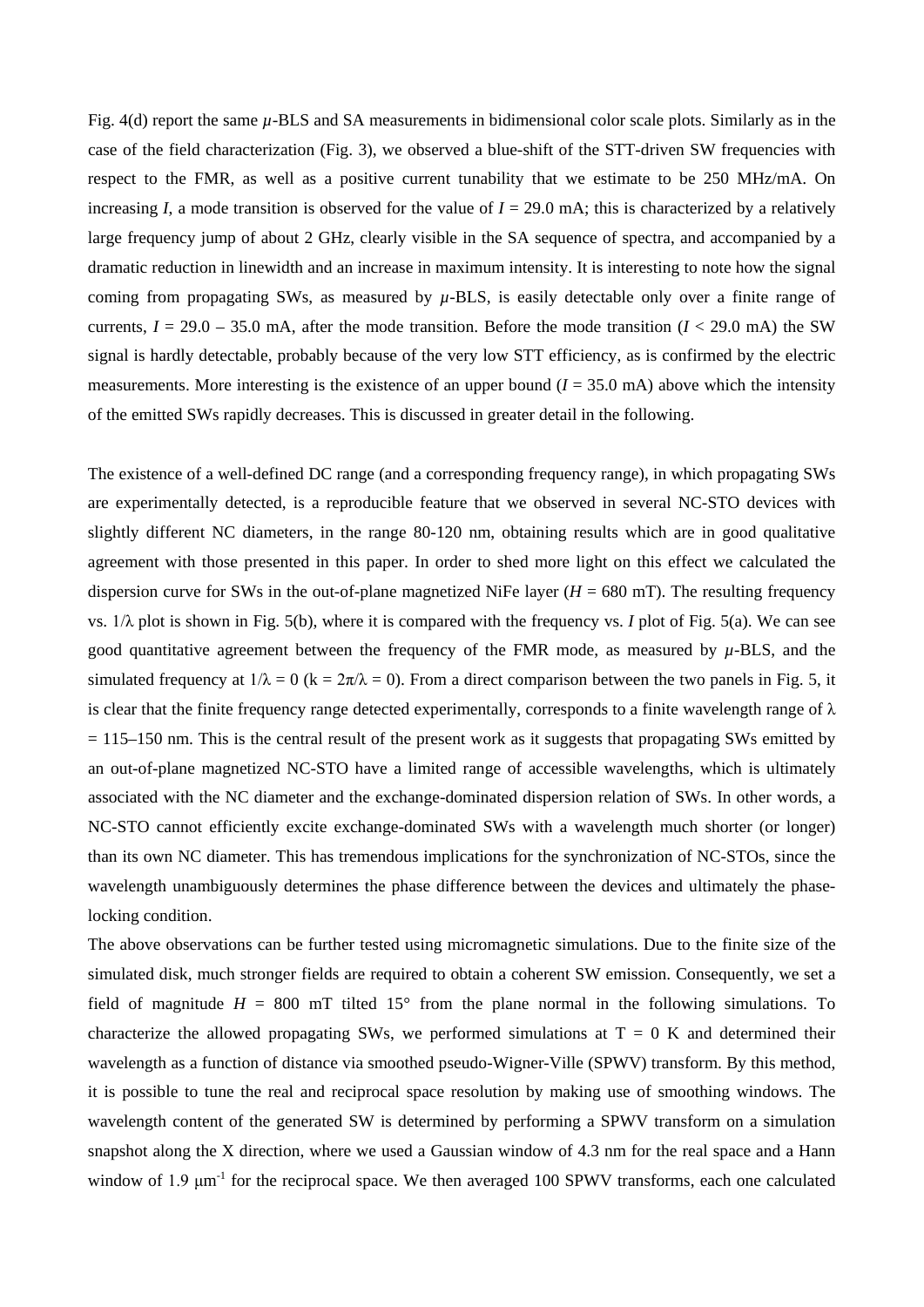from different snapshots of the same time-dependent simulation, to further improve the accuracy of the method. The results for NC-STO driven at 34 mA and 25 mA are shown as color plots in Fig. 6(a) and (b), respectively, where the vertical black lines indicate the boundaries of the NC and the color represents the normalized SW magnitude in logarithmic scale. The choice of the values for *I* was made in order to have one value below the SW emission threshold (25 mA) and the other one right in the middle of that range (34 mA), as confirmed by Fig.5(a). We remind the reader that this figure must be understood as the wavelength content (y axis) as a function of distance for the SW propagating along X. Whether the NC-STO is driven at 34 mA, Fig. 6(a), or 25 mA, Fig. 6(b), most of the wavelength content is rapidly damped within about 0.2 μm from the NC center (near-field region). This strong wavelength content describes the nonlinear forced dynamics of the system due to the presence of strong/local effects in the NC area such as the STT effect and the Oe-field. However, when the NC is driven at 34 mA, Fig. 6(a), a band of wavelengths is observed to prevail up to the simulation boundary, and only in the +X direction. This wavelength band is in good quantitative agreement with the wavelength analytically obtained from the SW dispersion relation for NiFe at the driven NC-STO frequency (white dashed line) and similar to the NC diameter. In contrast, when the NC-STO is driven at 25 mA, Fig. 6(b), this wavelength band, although present, is rapidly damped within about 0.6 μm, corresponding to a scenario in which the Oersted field strongly distorts the magnetic landscape. It is worth mentioning that these results indicate that SW do propagate in the -X direction as well, as expected from exchange-coupling, but their energy is negligible for distances greater than 0.5 μm from the NC. An additional interesting feature of Fig. 6 is that the wavelengths close to the NC boundary are lower (higher) in the  $+X$  ( $-X$ ) direction corresponding to the decrease (increase) of the local field magnitude induced by the Oersted field.

# **V. Conclusions**

The properties of propagating spin waves emitted by an out-of-plane magnetized NC-STO were investigated by means of a combined RF and microfocused BLS experimental setup. We experimentally demonstrated the anisotropic emission of spin waves which is concentrated on the side of the NC where the Oersted field and the in-plane component of the external field are antiparallel. The analysis of both the field and the current tunability of the device showed a clear blue-shift of the STT-excited SW frequency with respect to the FMR one, as well as the presence of abrupt mode transitions. More importantly, it was found that propagating spin waves are only efficiently excited over a limited interval of wavelengths comparable with the NC diameter. Given the dispersion relation in the far-field, this corresponds to a range of frequencies of a few GHz. We believe these results will be of the utmost importance for further progress in NC-STOs synchronization, computation, and magnonic applications via emitted spin waves.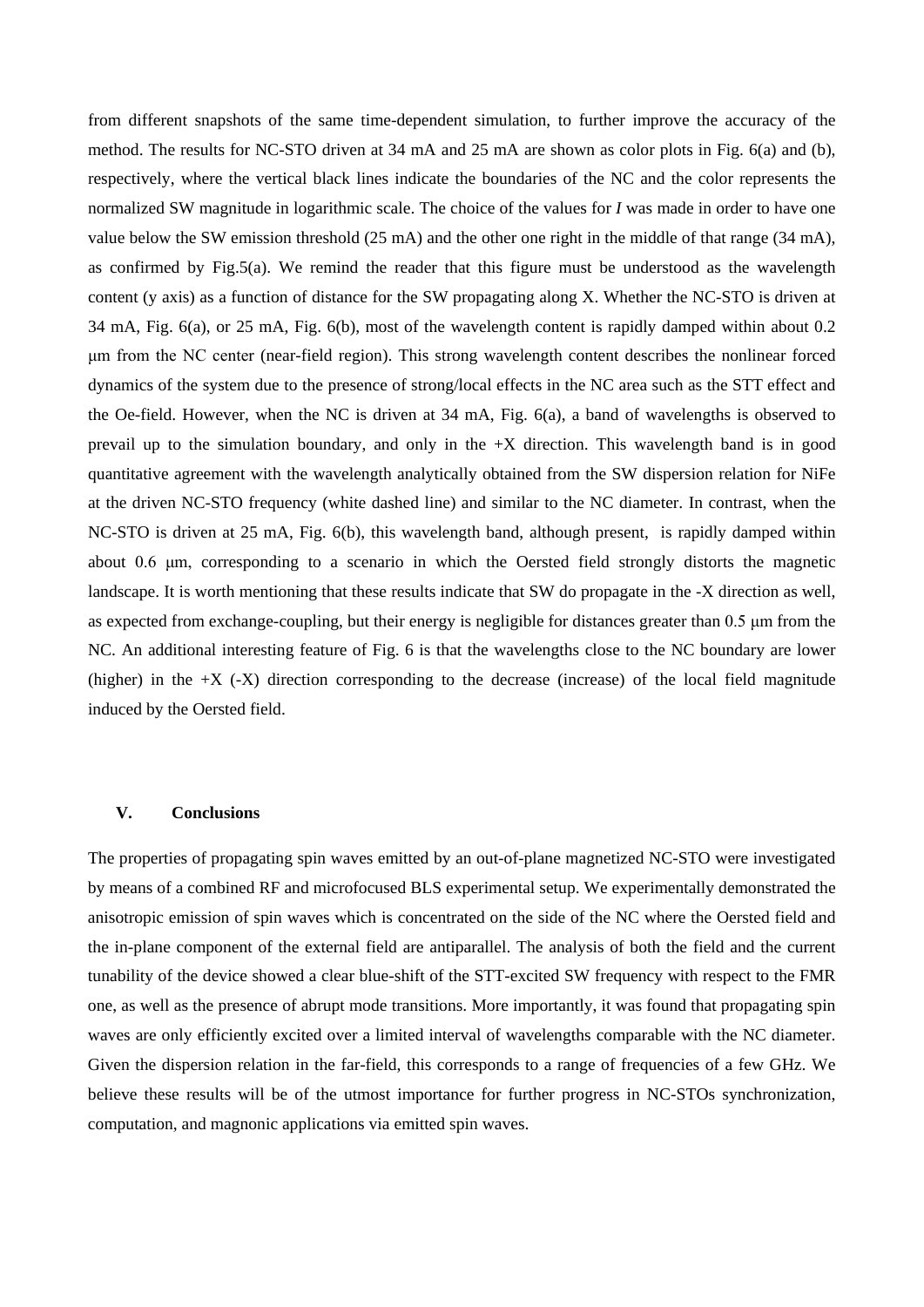# **Acknowledgements**

Support from the European Community's Seventh Framework Programme (FP7/2007-2013) under Grant No. 318287 "LANDAUER" and by the Ministero Italiano dell'Università e della Ricerca (MIUR) under the PRIN2010 project (No. 2010ECA8P3) is gratefully acknowledged.

Support from the Swedish Research council (V.R.), the Swedish Foundation for Strategic Research (S.S.F.), and the Knut and Alice Wallenberg Foundation is gratefully acknowledged.

E. Iacocca acknowledges support from the Swedish Research Council, Reg. No. 637-2014-6863.

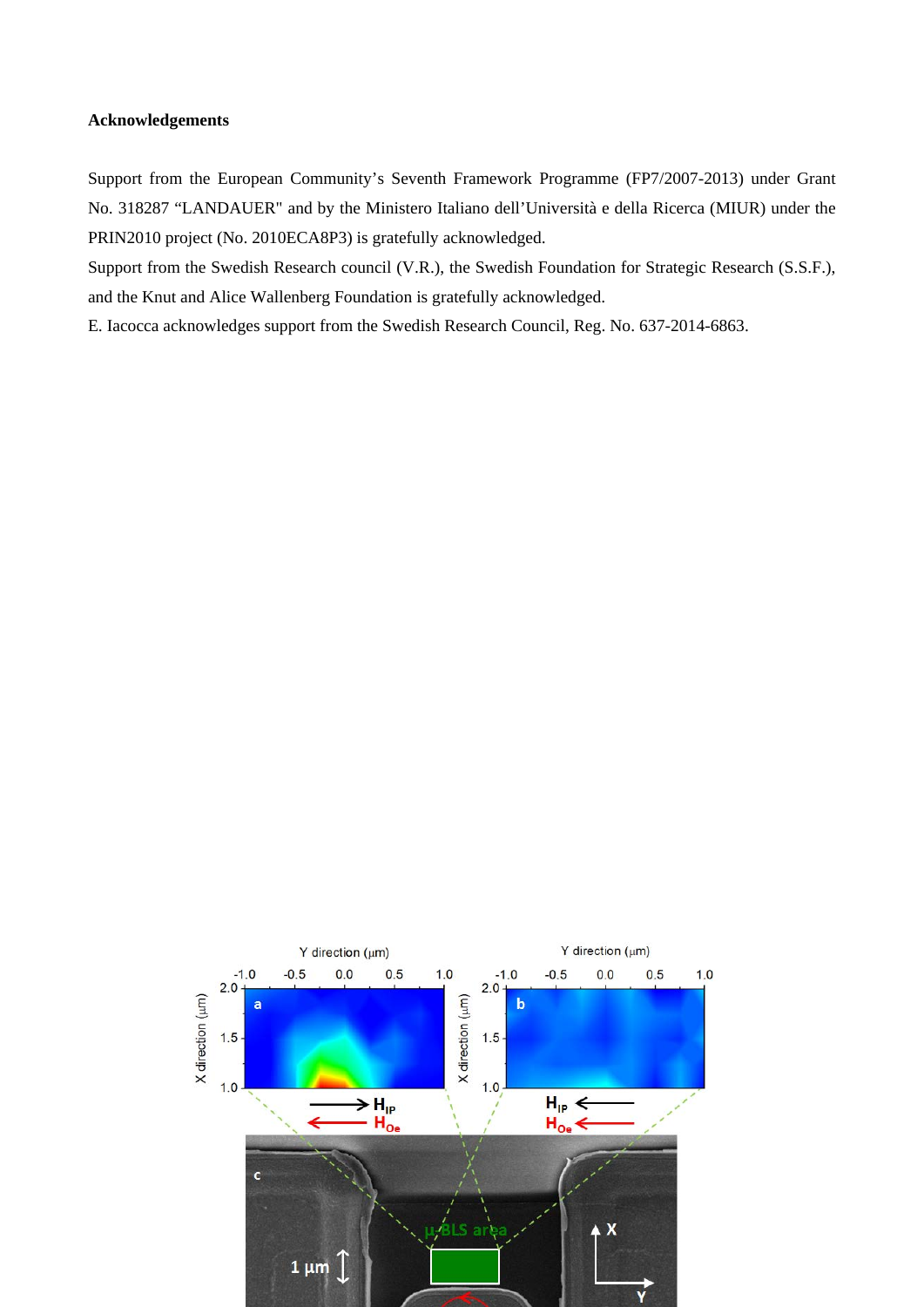**Figure 1** (color online). (a) and (b): Spin-wave intensity maps measured by  $\mu$ -BLS in the green area of panel (c), for two different directions of the in-plane component  $(H_{IP})$  of the external field,  $H = 700$  mT and  $I = 30$ mA. (c) SEM image of the device with the ground-signal-ground (GSG) pads, NC position and the direction of the Oe field generated by the current (*I*) flowing into the NC.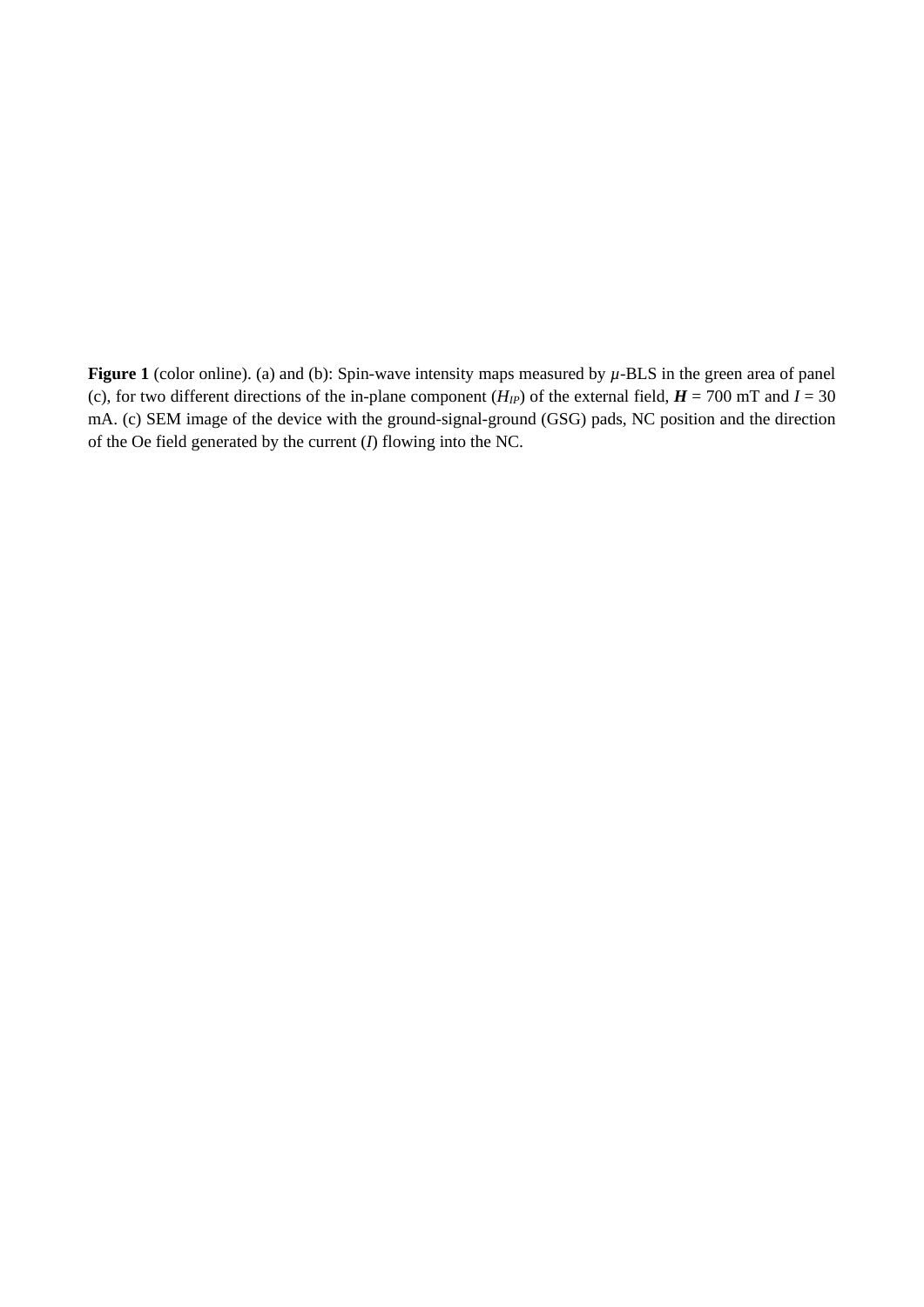

**Figure 2** (color online). (circles) Spin-wave intensity measured by *µ*-BLS as a function of the distance (*X-X0*) from the NC position. (line) Best-fit curve obtained using expression (1).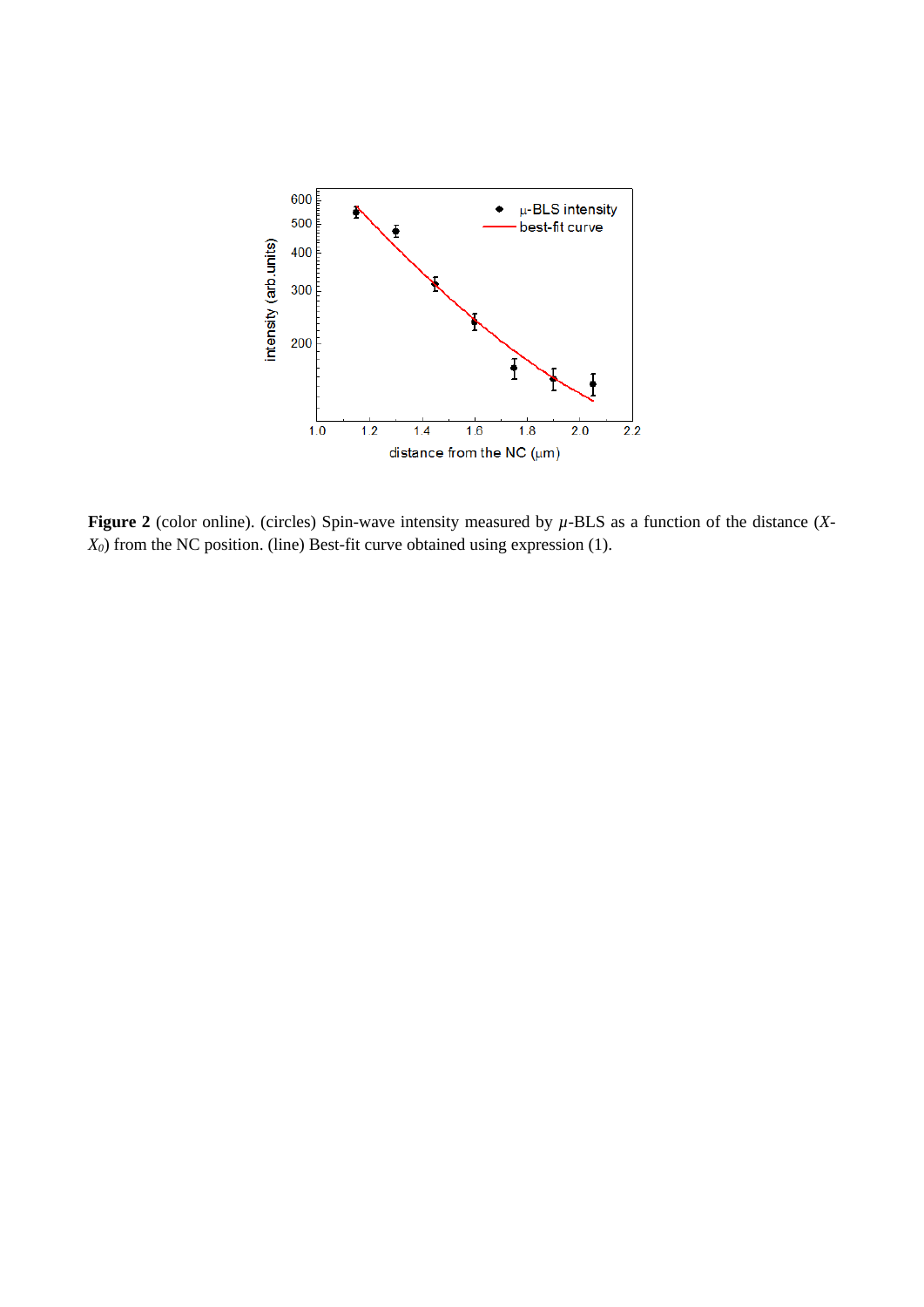

**Figure 3** (color online). (a)  $\mu$ -BLS and (b) SA spectra measured as a function of the intensity of the external field *H* for a fixed value of the injected DC  $I = 30$  mA. (c) and (b) color plots of the sequence of spectra (a) and (b). (e) Results of micromagnetic simulations obtained under the same conditions.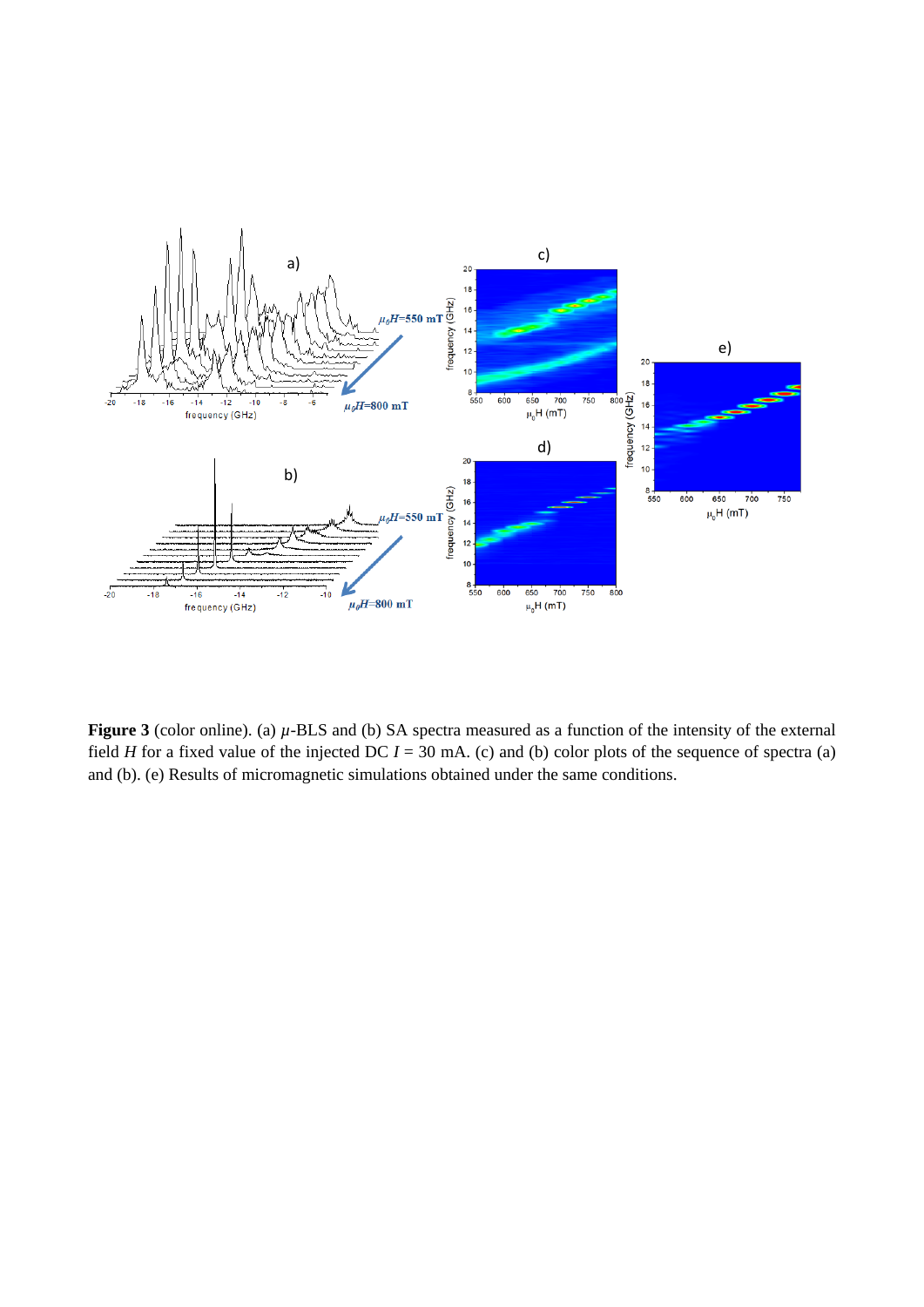

**Figure 4** (color online). (a) *µ*-BLS and (b) SA spectra measured as a function of the intensity of the injected DC (*I*) for a fixed value of the external field  $H = 680$  mT. (c) and (b) color plots of the sequence of spectra (a) and (b).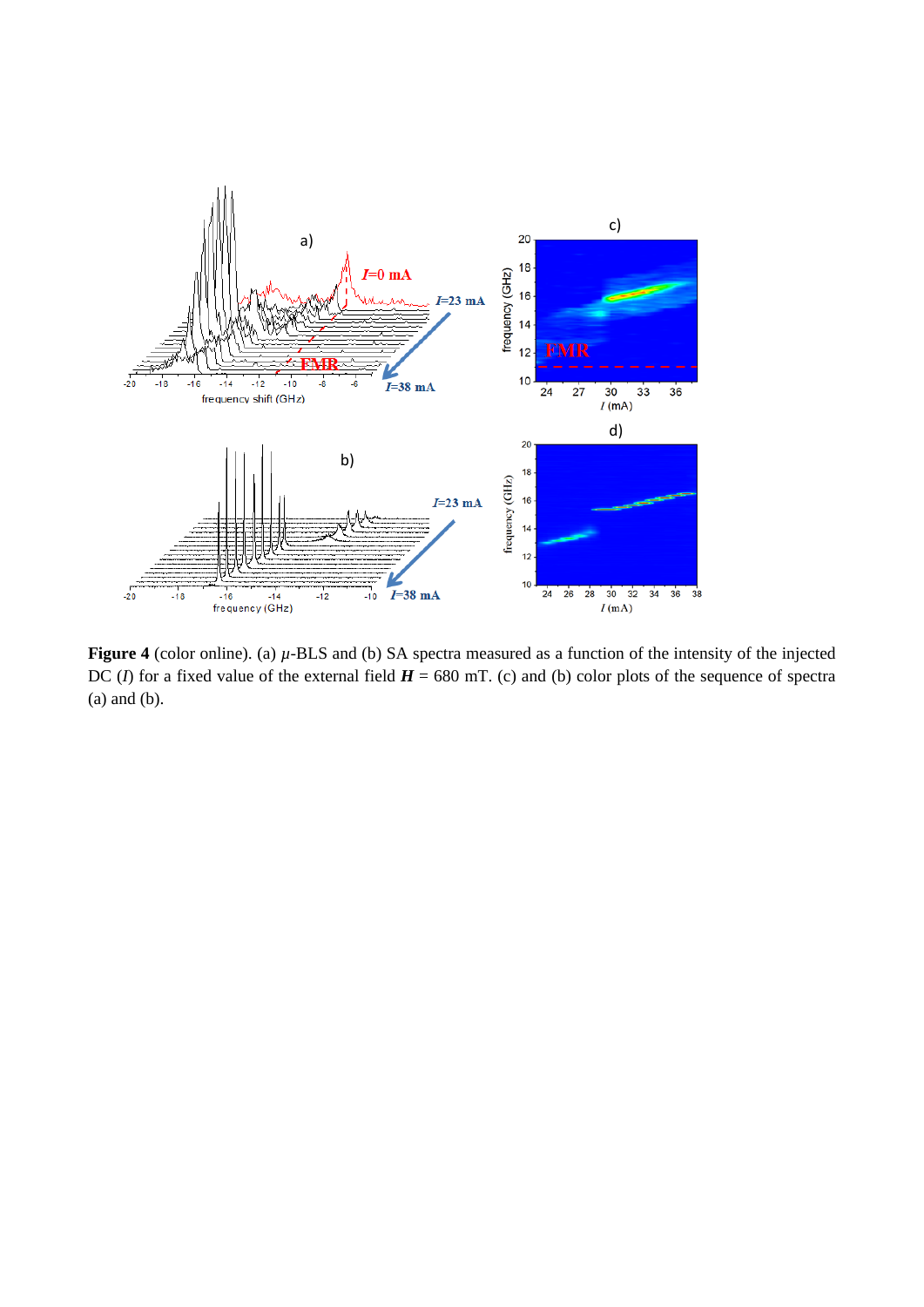

**Figure 5** (color online). (a) *µ*-BLS spectra measured as a function of the intensity of the injected DC (*I*) for a fixed value of the external field  $H = 680$  mT. (b) Simulated SWs dispersion curve of the NiFe free layer.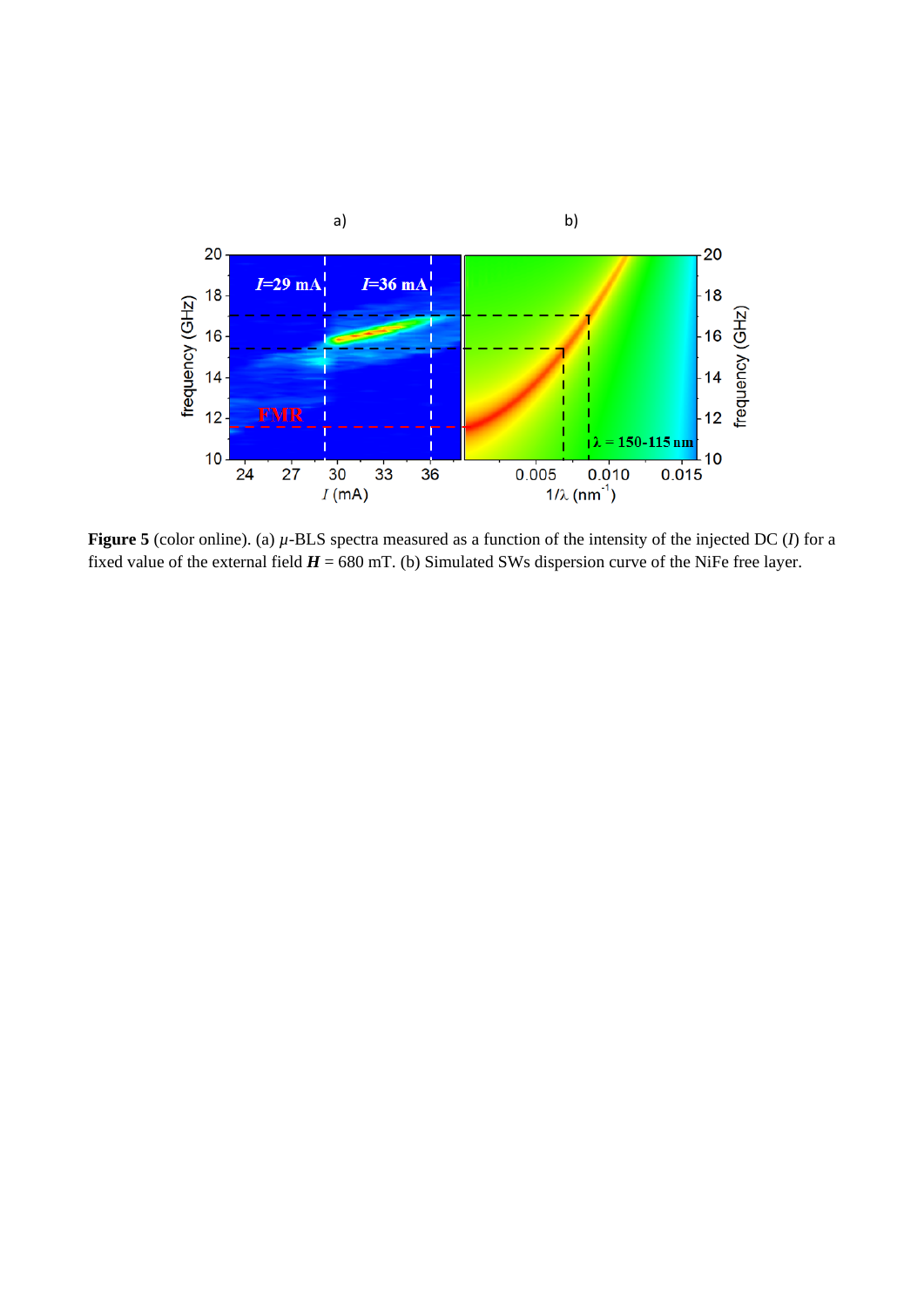

**Figure 6** (color online) Smoothed pseudo-Wigner-Ville transform of simulated SWs along X for (a) *I* = 34 mA and (b)  $I = 25$ mA and an external field of  $H = 800$  mT. The vertical black lines indicate the boundaries of the NC while the white dashed lines indicate wavelength obtained from the spin wave dispersion relation at each frequency, namely, (a) 19.2 GHz and (b) 17.1 GHz. The color contrast indicates the normalized magnitude in logarithmic scale of the SW associated with each wavelength (y axis) as a function of X.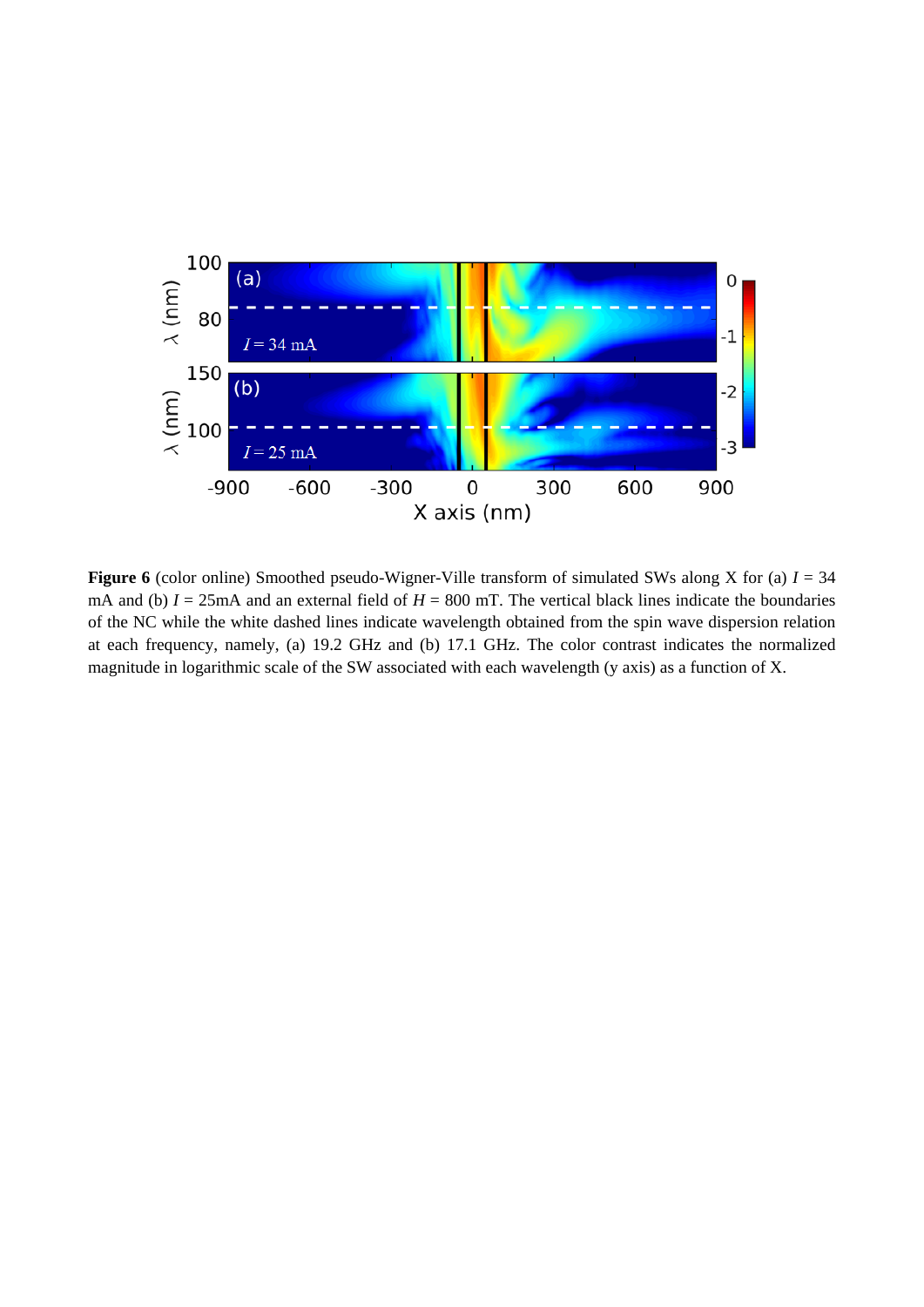### References (TO BE UPDATED AT THE END OF ALL REVISIONS!!)

- [1] T. Silva and W. Rippard, Developments in nano-oscillators based upon spin-transfer point-contact devices, J. Magn. Magn. Mater. **320**, 1260 (2008)
- [2] R. Stamps, S. Breitkreutz, J. Åkerman, A. Chumak, Y. Otani, G. Bauer, J.-U. Thiele, M. Bowen, S. Majetich, M. Kläui, I. Prejbeanu, B. Dieny, N. Dempsey, and B. Hillebrands, The 2014 magnetism roadmap, J. Phys. D Appl. Phys. **47**, 33 (2014)
- [3] J. Åkerman, Toward a universal memory, Science **308**, 508 (2005)
- [4] J. Slonczewski, Current-driven excitation of magnetic multilayers, J. Magn. Magn. Mater. **159**, L1 (1996)
- [5] L. Berger, Emission of spin waves by a magnetic multilayer traversed by a current, Phys. Rev. B **54**, 9353 (1996)
- [6] W. Rippard, A. Deac, M. Pufall, J. Shaw, M. Keller, S. Russek, G. Bauer, and C. Serpico, Spintransfer dynamics in spin valves with out-of-plane magnetized Co/Ni free layers, Phys. Rev. B **81**, 014426 (2010).
- [7] M.A. Hoefer, T. Silva, and M. Keller, Theory for a dissipative droplet soliton excited by a spin torque nanocontact, Phys. Rev. B. **82**, 054432 (2010)
- [8] S.M. Mohseni, S.R. Sani, J. Persson, T.N. Ahn Nguyen, S. Chung, Ye. Pogoryelov, P.K. Muduli, E. Iacocca, A. Eklund, R.K. Dumas, S. Bonetti, A. Deac, M.A. Hoefer, and J. Åkerman, Spin torquegenerated magnetic droplet solitons, Science **339**, 1295 (2013)
- [9] E. Iacocca, R.K. Dumas, L. Bookman, S.M. Mohseni, S. Chung, M.A. Hoefer, and J. Åkerman, Confined dissipative droplet solitons in spin-valve nanowires with perpendicular magnetic anisotropy, Phys. Rev. Lett. **112**, 047201 (2014)
- [10] F. Macià, D. Backes, and A. Kent, Stable magnetic droplet solitons in spin transfer nanocontacts, Nature Nanotechnol. **10**, 1038 (2014)
- [11] M. Madami, S. Bonetti, G. Consolo, S. Tacchi, G. Carlotti, G. Gubbiotti, F. Mancoff, M. Yar, and J. Åkerman, Direct observation of a propagating spin wave induced by spin-transfer torque, Nature Nanotechnol. **6**, 635 (2011)
- [12] S. Bonetti, V. Tiberkevich, G. Consolo, G. Finocchio, P.K. Muduli, F. Mancoff, A. Slavin, and J. Åkerman, Experimental evidence of self-localized and propagating spin wave modes in obliquely magnetized current-driven nanocontacts, Phys. Rev. Lett. **105**, 217204 (2010)
- [13] R.K. Dumas, E. Iacocca, S. Bonetti, S.R. Sani, S.M. Mohseni, A. Eklund, J. Persson, O. Heinonen, and J. Åkerman, Spin-wave-mode coexistence on the nanoscale: a consequence of the Oersted-fieldinduces asymmetric energy landscape, Phys. Rev. Lett. **110**, 257202 (2013)
- [14] E. Iacocca, P. Dürrenfeld, O. Heinonen, J. Åkerman, and R.K. Dumas, Mode coupling mechanisms in nanocontact spin torque oscillators, Phys. Rev. B **91**, 104405 (2015)
- [15] V.E. Demidov, S. Urazhdin, and S.O. Demokritov, Direct observation and mapping of spin waves emitted by spin-torque nano-oscillators, Nature Mater. **9**, 984 (2010)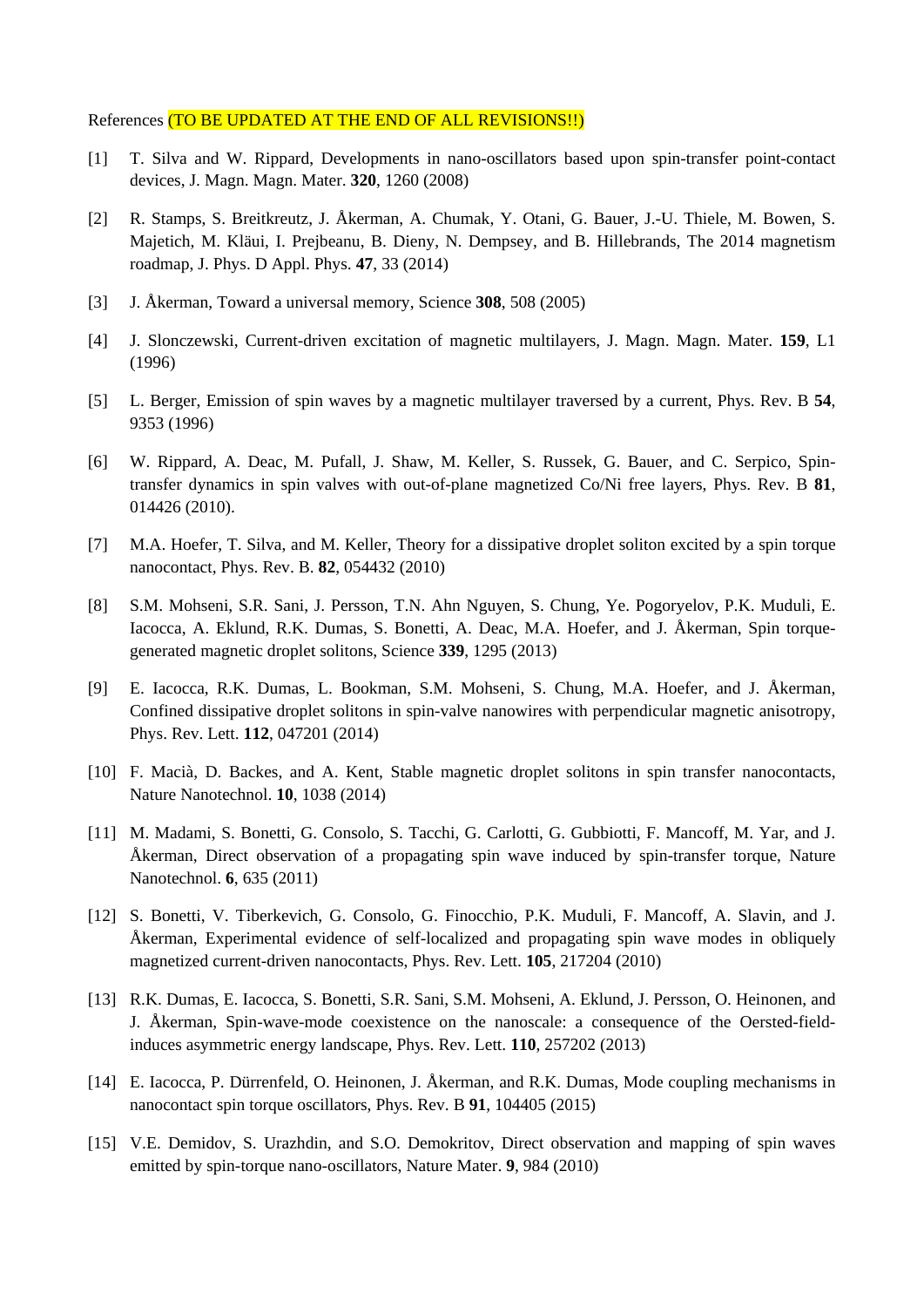- [16] T. Devolder, J.-V. Kim, M. Manfrini, W. van Roy, L. Lagae, and C. Chappert, Vortex nucleation in spin-torque nanocontact oscillators, Appl. Phys. Lett. **97**, 072512 (2010)
- [17] S.R. Sani, J. Persson, S.M. Mohseni, V. Fallahi, and J. Åkerman, Current induced vortices in multinanocontact spin-torque devices, J. Appl. Phys. **109**, 07C913 (2011)
- [18] J. Slonczewski, Excitation of spin waves by an electric current, J. Magn. Magn. Mater. **195**, 261 (1999)
- [19] S. Kaka, M. Pufall, W. Rippard, T. Silva, S. Russek, and J. Katine, Mutual phase-locking of microwave spin torque nano-oscillators, Nature **437**, 389 (2005)
- [20] F. Mancoff, N. Rizzo, B. Engel, and S. Tehrani, Phase-locking in double-point-contact spin-transfer devices, Nature **437**, 393 (2005)
- [21] S.R. Sani, J. Persson, S.M. Mohseni, Ye. Pogoryelov, P.K. Muduli, A. Eklund, G. Malm, M. Käll, A. Dmitriev, and J. Åkerman, Mutually synchronized bottom-up multi-nanocontact spin-torque oscillators, Nature Comm. **4**, 2731 (2013)
- [22] A. Houshang, E. Iacocca, P. Dürrenfeld, J. Åkerman, and R.K. Dumas, Spin wave beam mediated mutual synchronization of nano-contact spin torque oscillators, Nature Comm. *submitted* (2015)
- [23] T. Kendziorczyk, S.O. Demokritov, and T. Kuhn, Spin-wave-mediated mutual synchronization o spintorque nano-oscillators: a micromagnetic study of multistable phase locking, Phys. Rev. B **90**, 054414 (2014)
- [24] F. Macià, A. Kent, and F. Hoppensteadt, Spin-wave interference patterns created by spin-torque nanooscillators for memory and computation, Nanotechnology **22**, 095301 (2011)
- [25] F. Macià, F. Hoppensteadt, and A. Kent, Spin wave excitation patterns generated by spin torque oscillators, Nanotechnology **25**, 045303 (2014)
- [26] S. Bonetti and J. Åkerman, Nano-contact spin-torque oscillators as magnonic building blocks, in Magnonics, Springer. 177 (2013)
- [27] S. Urazhdin, V.E. Demidov, H. Ulrichs, T. Kendziorczyk, T. Kuhn, K. Leuthold, G. Wilder, and S.O. Demokritov, Nanomagnonic devices based on the spin-transfer torque, Nature Nanotechnol. **9**, 509 (2014)
- [28] M. Pufall, W. Rippard, S. Russek, S. Kaka, and J. Katine, Electrical measurement of spin-wave interaction of proximate spin transfer nanooscillators, Phys. Rev. Lett. **97**, 087206 (2006)
- [29] M.A. Hoefer, T. Silva, and M. Stiles, Model for a collimated spin-wave beam generated by a singlelayer spin torque nanocontact, Phys. Rev. B **77**, 144401 (2008)
- [30] M. Madami, G. Gubbiotti, S. Tacchi, and G. Carlotti, Application of microfocused Brillouin light scattering to the study of spin waves in low-dimensional magnetic systems, in Solid state physics, Academic Press, 79 (2012)
- [31] J. Sandercock, Light scattering in solids III, Springer Verlag, 173 (1982)
- [32] M. Madami, S. Tacchi, G. Gubbiotti, G. Carlotti, F. Montoncello, G. Capuzzo, and F. Nizzoli, J. Phys. Cong. Ser. **200(4)**, 042008 (2010)